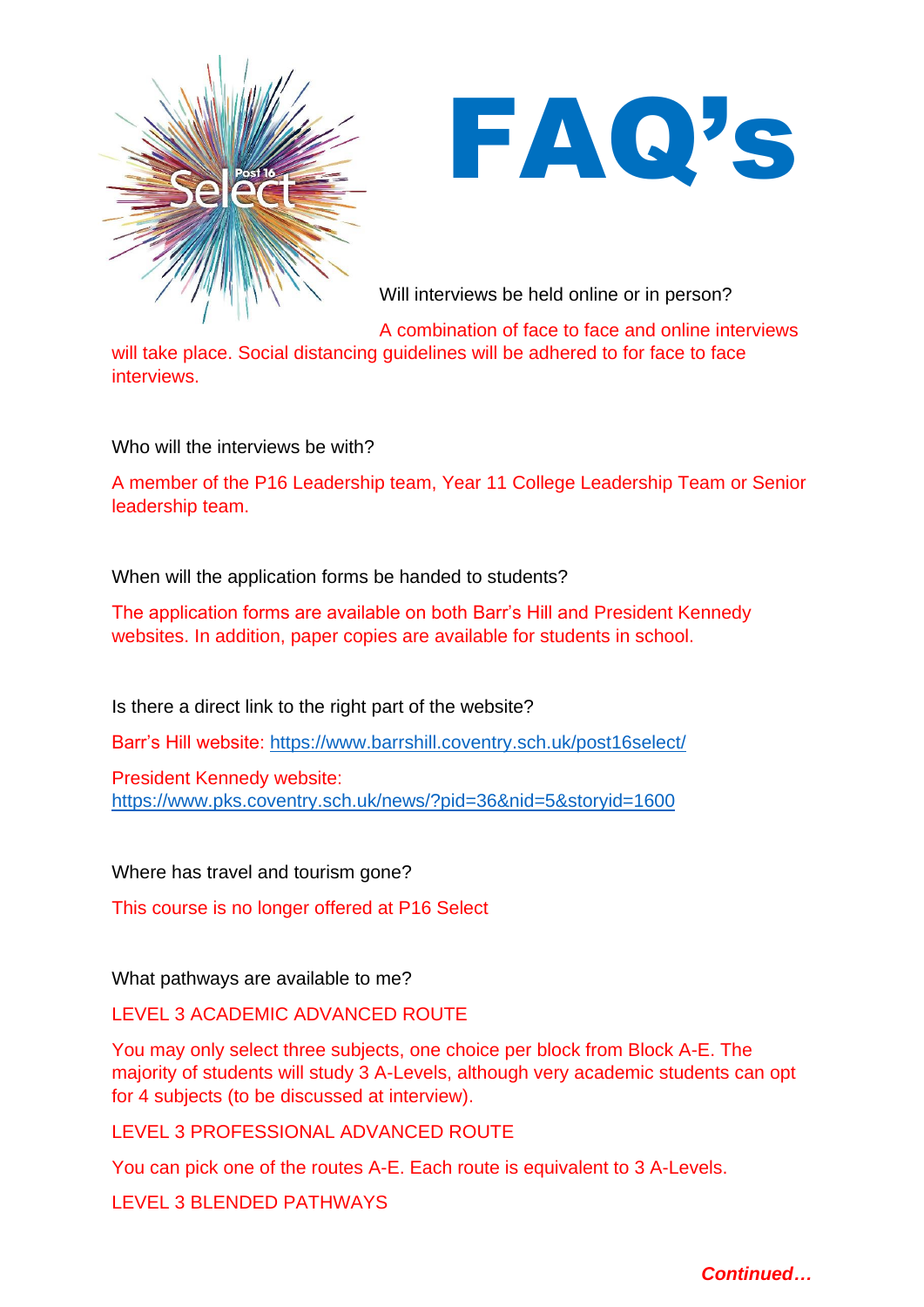



Blended pathways are made up of two A Level qualifications and one BTEC Certificate qualification or one BTEC Diploma qualification and one A Level (entry requirements are dependent on combinations chosen).

Will we know what subjects are available at which school?

Your offer is to study at Post 16 Select and you should be prepared to study at any of the school within Select. Decisions about schools and possible sites where the subjects you have chosen will be discussed in the interview and confirmed in a letter when the offer is made.

Are we allowed to do two BTEC subjects?

The combinations of BTEC available are the ones in routes A-E on the application form.

What do you need to get in your GCSEs to get in to post 16?

To study Level 3 Professional subjects you need five grade 4's or above including English and Maths

To study Level 3 Academic Advanced subjects you need five grade 5's or above, including English and Maths. In addition if you wish to study Maths A-Level you will need Maths grade 6 and for Science A-Levels you will need grades 6 in Maths and Science.

Do Home Language GCSEs count towards Post 16 applications?

Yes

Will I get chance to ask questions before applying?

You will have the opportunity to book on to the Eventbrite 'live' Opening Evenings to ask questions. In addition, you can talk to Subject Teachers in your school for more information about certain subjects. Further guidance and support will be given in your interview.